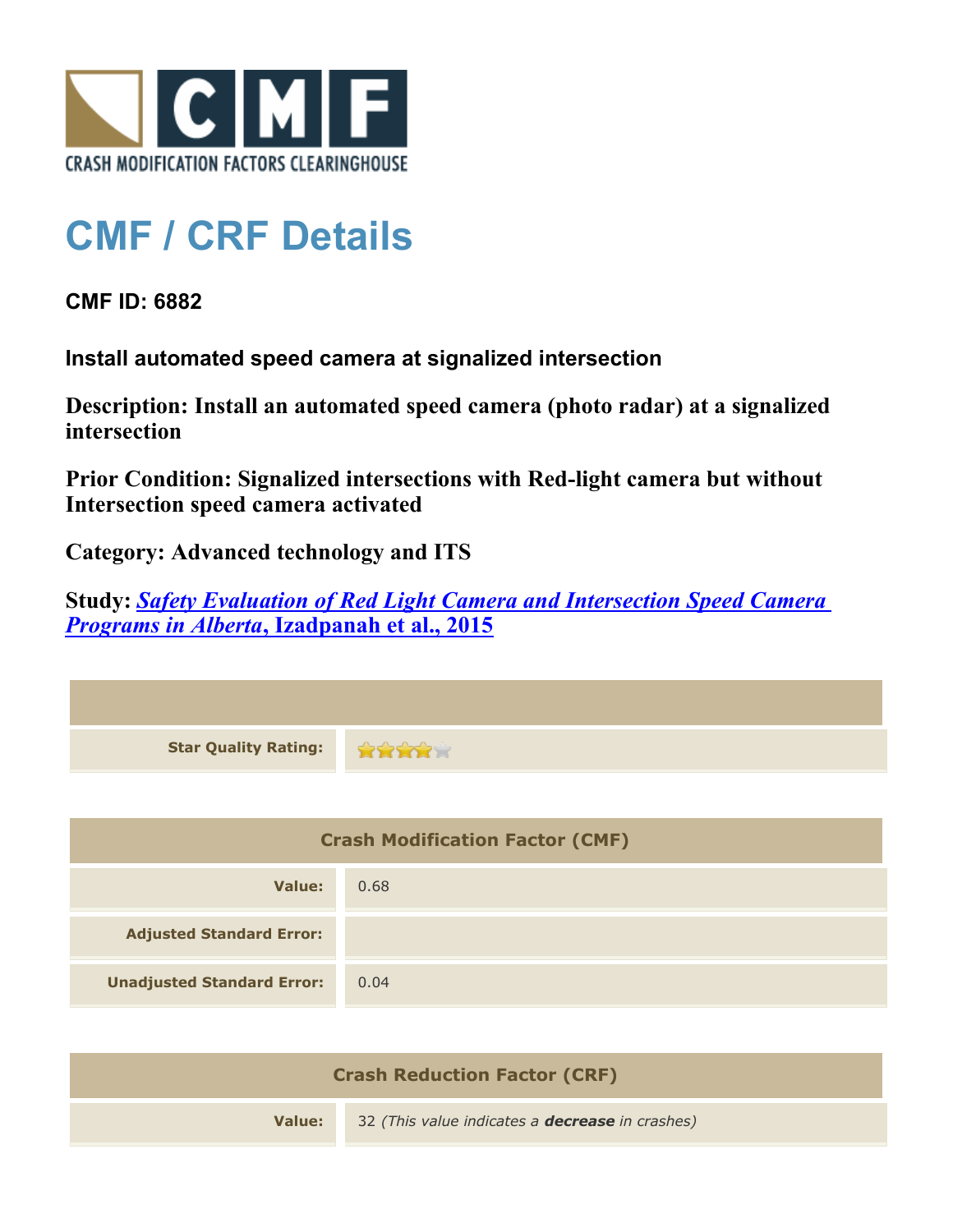**Adjusted Standard Error:**

**Unadjusted Standard Error:** 4

| <b>Applicability</b>                    |                                                                      |
|-----------------------------------------|----------------------------------------------------------------------|
| <b>Crash Type:</b>                      | All                                                                  |
| <b>Crash Severity:</b>                  | K (fatal), A (serious injury), B (minor injury), C (possible injury) |
| <b>Roadway Types:</b>                   | Not specified                                                        |
| <b>Number of Lanes:</b>                 |                                                                      |
| <b>Road Division Type:</b>              |                                                                      |
| <b>Speed Limit:</b>                     |                                                                      |
| <b>Area Type:</b>                       | Urban and suburban                                                   |
| <b>Traffic Volume:</b>                  |                                                                      |
| <b>Time of Day:</b>                     |                                                                      |
| If countermeasure is intersection-based |                                                                      |
| <b>Intersection Type:</b>               | Roadway/roadway (not interchange related)                            |
| <b>Intersection Geometry:</b>           | 3-leg, 4-leg                                                         |
| <b>Traffic Control:</b>                 | Signalized                                                           |
| <b>Major Road Traffic Volume:</b>       |                                                                      |
| <b>Minor Road Traffic Volume:</b>       |                                                                      |

| <b>Development Details</b>      |              |  |
|---------------------------------|--------------|--|
| <b>Date Range of Data Used:</b> | 1999 to 2012 |  |
| <b>Municipality:</b>            | Alberta      |  |